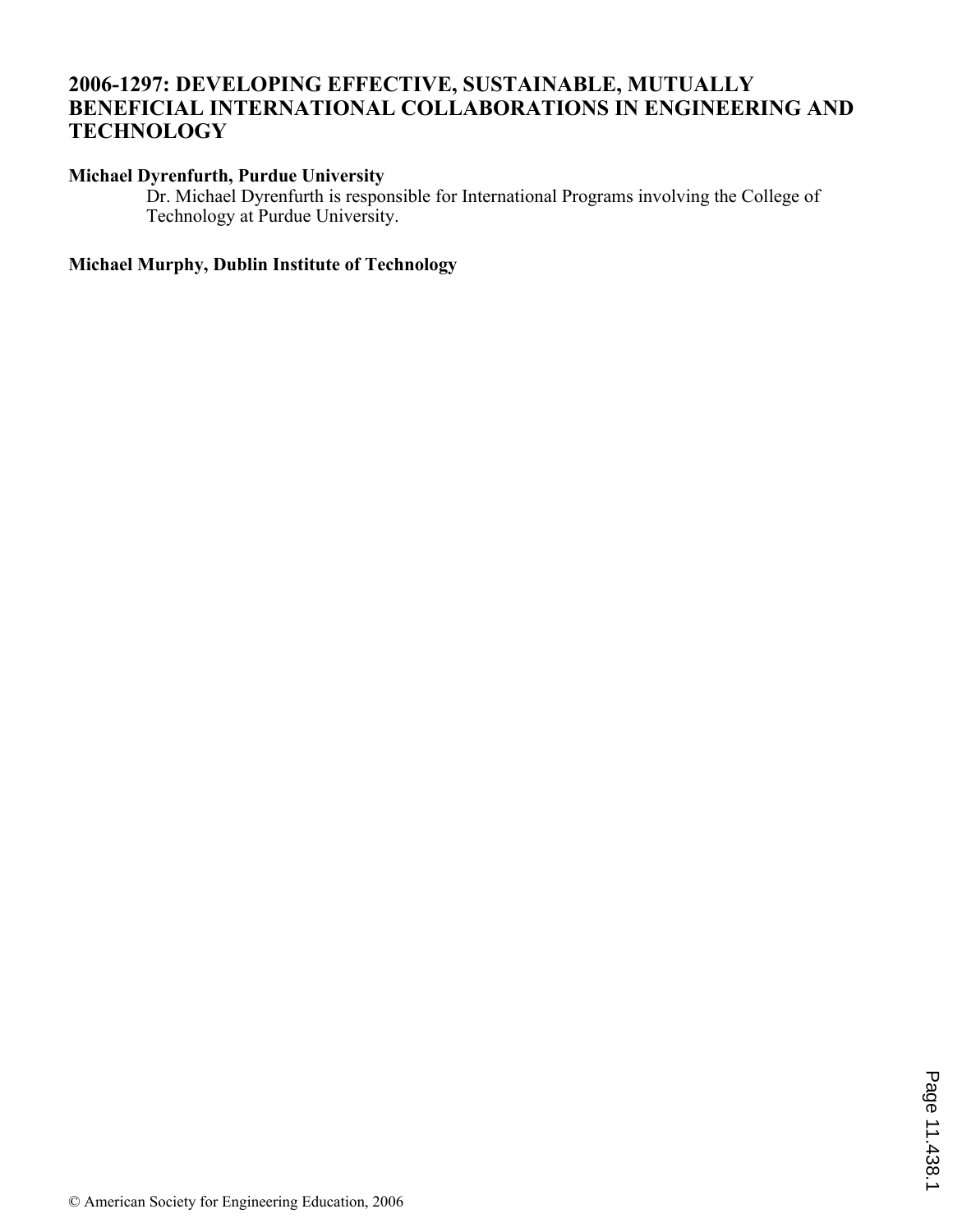# **Developing Effective, Sustainable, Mutually Beneficial International Collaborations in Engineering and Technology**

This paper shares the experience and effective practices involved in building a systematic set of international collaborations between two leading technology-focused institutions – in this case the College of Technology at Purdue University and the Dublin Institute of Technology in Ireland. The intent is to present a process that will enable both engineering and technology colleagues at other institutions **design** and **accelerate the implementation** of their own sustainable links that genuinely impact students and faculty. We highlight how to secure buy-in at all levels of the institutions; how to navigate the differential terminology, calendar, legal requirements and organizational schemes; as well as how to evaluate and fund such initiatives.

We begin by providing an overview of the range of possibilities for such linkages; including but not limited to Student Exchange, Faculty Exchange, and Faculty Collaboration – both instruction and research and development. We then share some of the key characteristics that make each possible and successful. Key factors, such as timetable matching and course equivalency mapping for accreditation and time-to-degree considerations, will be described and example procedures and documents to these ends will be shared.

This paper provides, not a conceptual exploration of what might be, but rather a practical, realitybased sharing of best practices that derive from our two institutions' more than two year effort to evolve sustainable linkages. We are reporting on lessons learned from the real experience of administrators, faculty and students, not only exchanging but also collaborating. Specific example documents, memoranda of understanding, visa documentation and more will be provided in a handout. Faculty and administrators from both institutions will participate and we will also encourage students to do so.

#### *Why collaborate internationally*

Given the multitude of objectives that higher education must address, it is entirely reasonable to ask why the academy should even attend to international collaboration. Is it important enough? Clearly, the authors' contend that it is -- but why? One prime reason is the increasing awareness of and dissatisfaction with the international knowledge base and sensitivities of American students as documented by Ashwill<sup>1</sup> and Hunter<sup>2</sup>.

It turns out that the answer as to why depends in large part on who is asking. Different people at the university may well have different reasons to pursue (or not) international collaboration. Hunter<sup>2</sup> reported on American efforts and Knight  $\&$  deWitt<sup>3</sup> shared international perspectives on both such reasons and the condition of internationalization.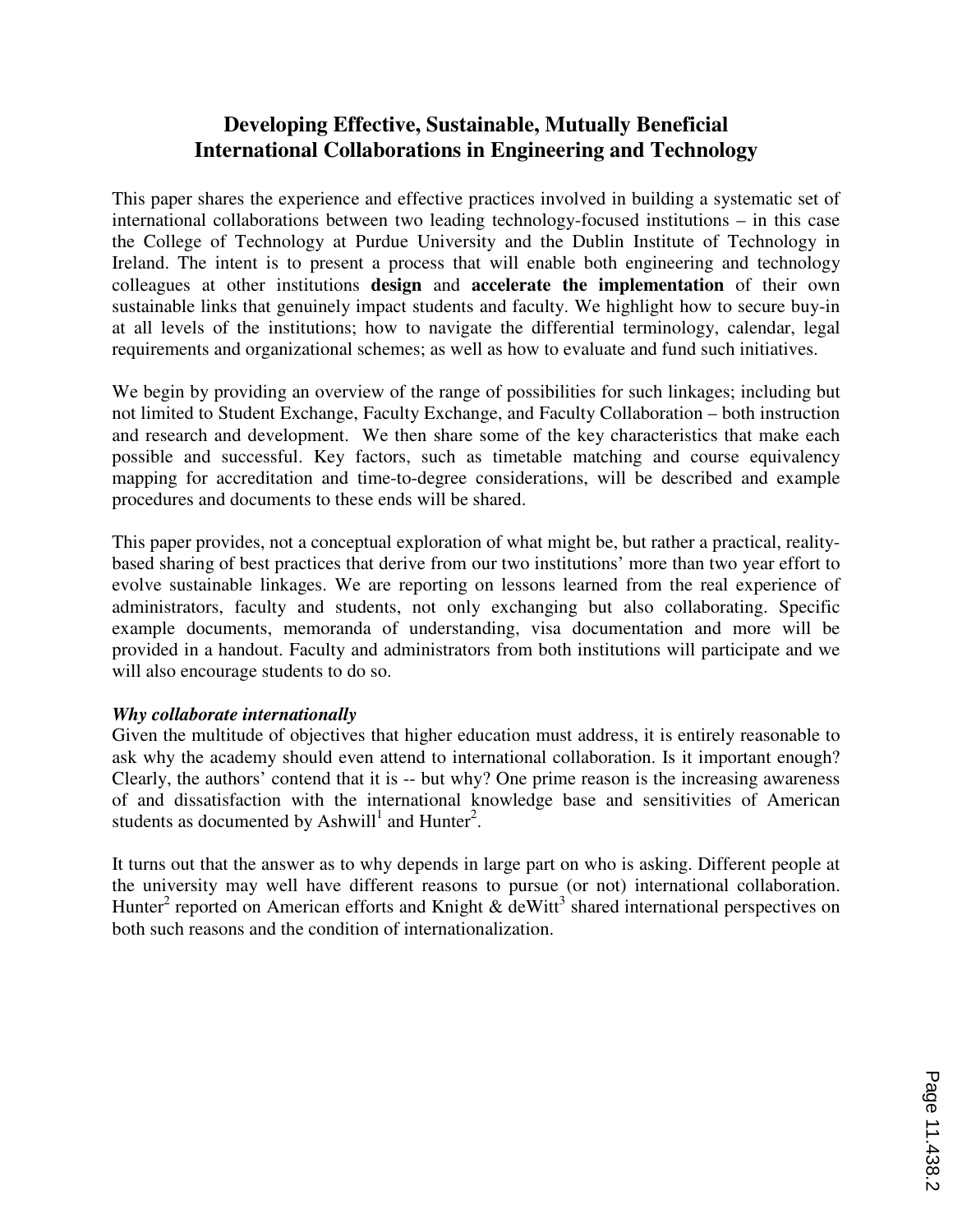#### **Perspectives matter**

#### • **Institutional (President)**

The position promulgated by institution Presidents and senior leadership is usually readily discernable in documents such as a *Strategic Plan*. Additionally, these positions are often reflected in the comments made by such leaders when addressing senate meetings, convocations and other gatherings of faculty and students. Note that, in the case of Purdue University, the position is clear. Beginning with the concept of the *Strategic Plan*, which has "global perspectives" built right in, President Martin Jischke, in numerous meetings with faculty has communicated the goal of increasing the number of Purdue students with a significant international experience while they study at the university. Faculty have heard this goal and are working hard to double the number of students we send abroad.



Similarly, the Dublin Institute of Technology's (DIT) *Strategic Plan* states:

…The competition and related opportunities will arise, not only in a national context, but internationally in an era of globalisation, where distance is no longer a barrier to face-to-face communication. (pg 4)

This theme is continued in the DIT's *Mission Statement*:

The Institute is a comprehensive higher education institution, fulfilling a national and international role in providing full-time and part-time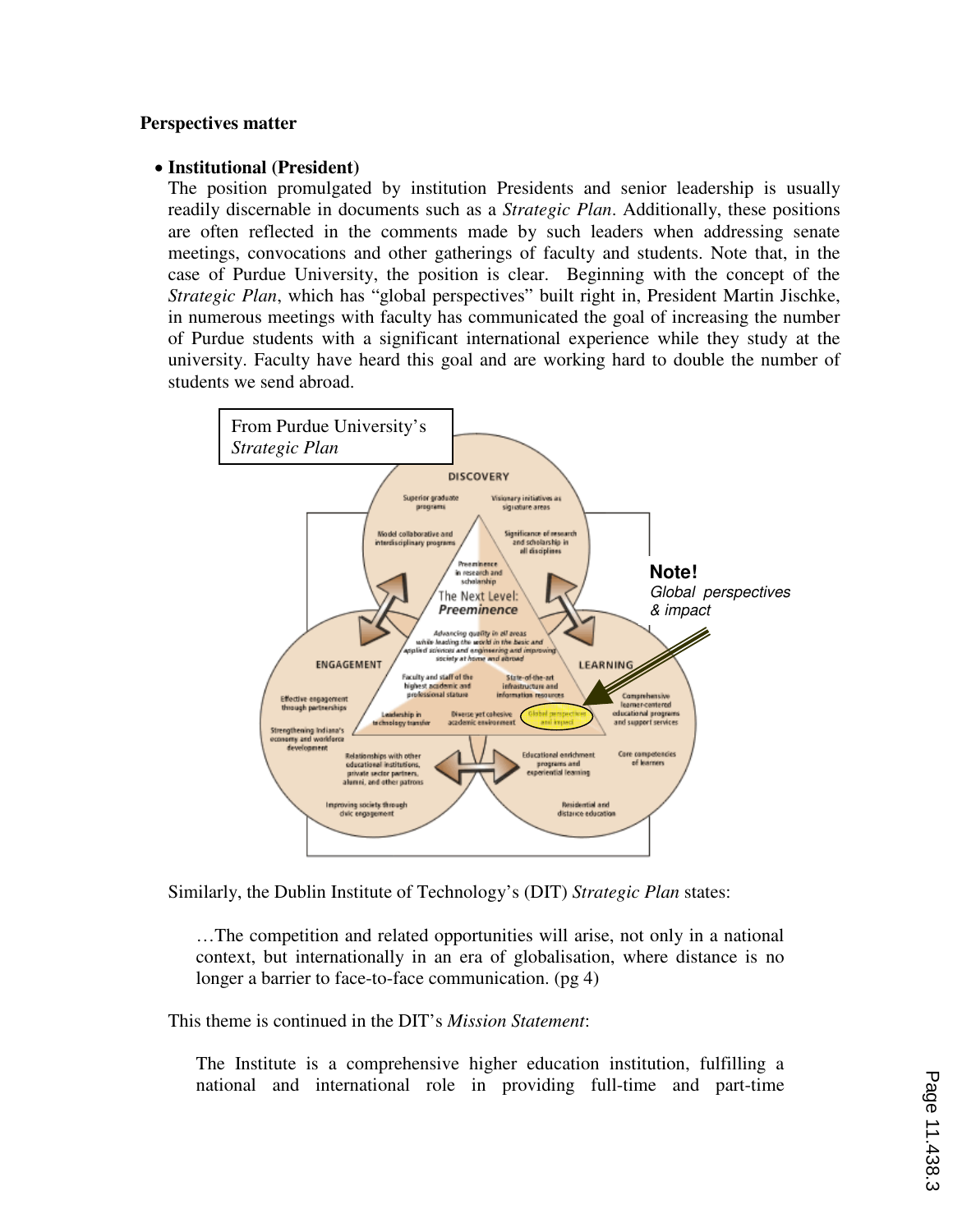programmes across the whole spectrum of higher education, supported by research and scholarship in areas reflective of the Institute's mission. (page 7)

But why do institutional leaders incorporate global/international objectives in their planning? Numerous reasons exist. For example, clearly many institutions provide service to constituencies and even nations beyond their immediate home environment. Leading technological institutions, such as those listed in the *Sunday Educational Times*, rankings of the world's top 100 universities, can count numerous successful international placements among their graduates. Such successes contribute to the world wide reputation of the institution and when a critical mass of such placements exist, genuine momentum can develop. But, even beyond service and reputation-related goals, there are other reasons for internationalization. As visionary and analytical people, today's thoughtful university leaders recognize that they simply cannot provide a quality education for their students without that experience increasing the *weltanschauung* (world perspective) of their charges.

#### • **Major Administrative Unit (Dean)**

Typically the operation of higher education institutions creates opportunities for specific major institutional units such as colleges or faculties to create their individual strategic plans within the context of their overall institution's plan. Analogous to the signal sent by the institutional leaders (presidents or chancellors), the directions espoused by deans is **often even more powerful** – because of proximity – to faculty and students. This means it is important for deans to, not only call for international collaboration and activity, but to also back such calls with visible investments and other commitments that provide tangible demonstration of the importance of international activity to their department heads, faculty and students.

Purdue University's College of Technology (COT) *Mission Statement* provides an example of a major unit plan with international dimensions:

… In fulfilling its mission, the School [now College (author)] of Technology strives to: Provide a student-centered learning environment maintained to ensure that graduates are accomplished in technical expertise, leadership, and teaming skills necessary to excel in the global technological economy. (p. 7)

But, why would the head of a major institutional unit make such investments and commitments? Several reasons could explain such actions:

- To be consistent with institutional leadership
- To help accomplish key unit goals such as increase research productivity
- To assist unit faculty with their scholarly efforts
- To reward performing faculty and/or students
- To enhance unit reputation
- To improve the unit's ability to recruit strong faculty and/or students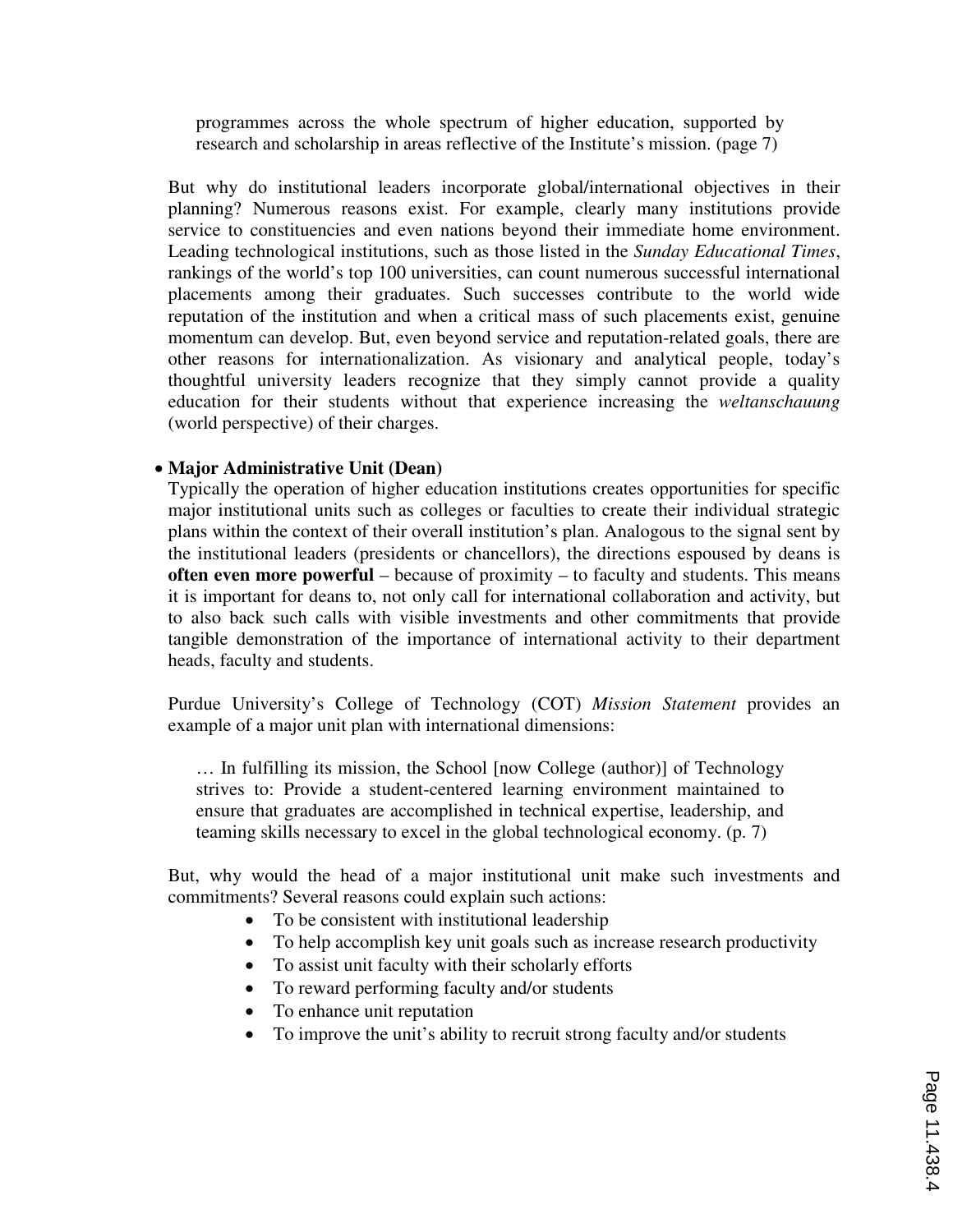## • **Department (Department Head)**

Ultimately much of the action in universities resides in departments or other equivalent fist level organizational units. Here is where instruction is planned and delivered; where students are recruited; and where quality assurance is vested. Here is where innovation either begins or takes root and where values are transmitted by caring faculty. Given this, and because of the close, frequent and often intense contact between departmental faculty and students, the values communicated regarding international activity represent probably the single most important influence other than perhaps the students' family.

But, again the question arises, why would a department head commit scarce resources and personal effort to the goal of internationalizing the experience of their faculty and students? Again, our view is that most of the same reasons that exist for deans also apply at the departmental level. These are:

- To be consistent with institutional leadership
- To help accomplish key unit goals such as increase research productivity
- To assist unit faculty with their scholarly efforts
- To reward performing faculty and/or students
- To enhance unit reputation
- To improve the unit's ability to recruit strong faculty and/or students

## • **Course (Faculty)**

Within each course they teach, faculty have a multitude of opportunities to telegraph the importance of international activity and experience. Even without outright promotion of study abroad and other direct international experience, faculty can demonstrate that students will be living and working in an increasingly international/global environment. Examples from around the world can be injected into course materials and differing points of view/approaches from around the world can be used to broaden the perspectives of students more used to their home culture than others.

The reasons for faculty to attend to internationalization only mirror in part those of their leaders. In addition, faculty often seek to internationalize their experience, and that of their students, in order to:

- Increase the motivation of their students
- Increase the competitiveness of their graduates with respect to placement
- Expand the competency profile of their students
- Create opportunities for themselves for summer employment and/or interesting activity
- Contribute to more favorable student evaluations of teaching
- Gain access to facilities not locally available

## • **Participant (Student)**

Students themselves constitute a powerful force and resource available to promote international perspectives. With the increased emphasis on diversity found at most universities today, students from various countries can, if their faculty establish a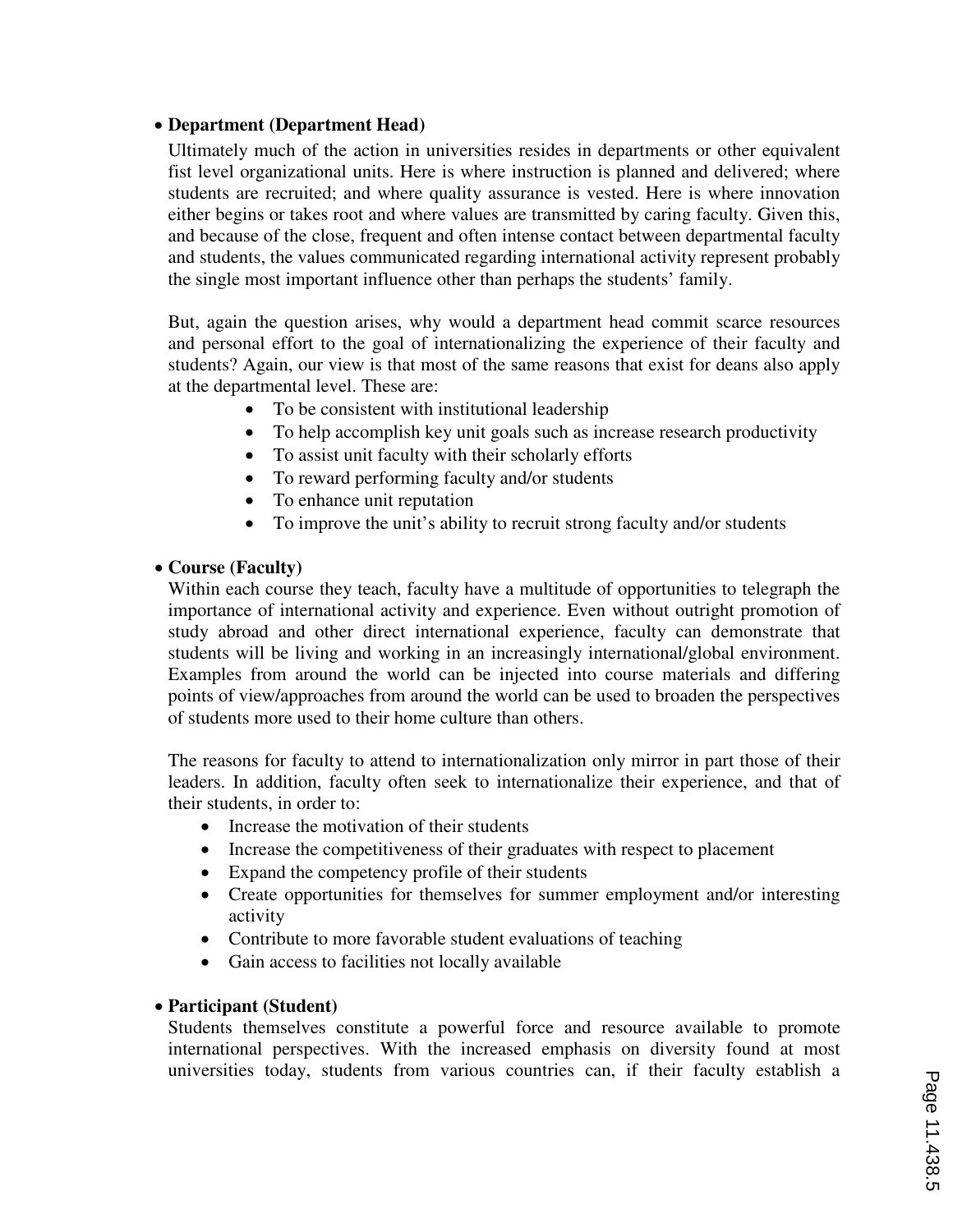conducive environment, contribute much to the world understandings and perspectives of their indigenous classmates.

Students would be most likely to do this if they knew that such contributions are valued by their faculty and that in fact they would enhance their grades. But other reasons could also exist for such activity. For example, if students could secure paid employment internationally they would gain valuable international perspectives in addition to work experience. If this could be secured through an internship or coop mechanism then college credit could even be an additional plus.

#### • **Constituent (Business, Industry & Government)**

Notably, when reviewing the strategic plans and pronouncements of many universities, the word "partnership" is increasingly prevalent. Frequently called for are partnerships with industry, business and government. The leaders of such partnering organizations can also make significant contributions to increase the internationalization of student and faculty experience. They can, for example, provide international scholarships, opportunities for international internships and work experience, international executives on loan, case studies, and training materials from other countries.

Educators need to be mindful as to why corporations might consider such assistance. The case is obviously most compelling for multinational corporations where cultural sensitivities, international awareness, experience and even multi-language capability are valuable and often too rare a commodity. Clearly such corporations have a vested interest in helping educate the kinds of future employees that they need most. But is there more to this than just self interest? The authors would suggest that enlightened corporate leadership, like that of governments and higher education institutions, understands that much of our hope for a better world in the future will be rooted in increased understandings across cultural and national boundaries. How better to engender this than with powerful international learning experiences during a student's formative years.

#### **Range of possibilities**

Fortunately, there are numerous opportunities for international activity available to institutions of higher education and their partners. The range of possibilities can include:

## • **Student Exchange**

A variety of mechanisms exist to provide students international experience. These include, but are not limited to:

- o Enrollment in classes or study abroad. Here students take classes delivered by faculty of other /overseas institutions delivered at their campus.
- o International study tours lead by faculty from the students' home institution.
- o International content/activities infused into existing courses delivered at the student's home institutions.
- o International internships or cooperative learning experiences (credit or non-credit) in business or industry.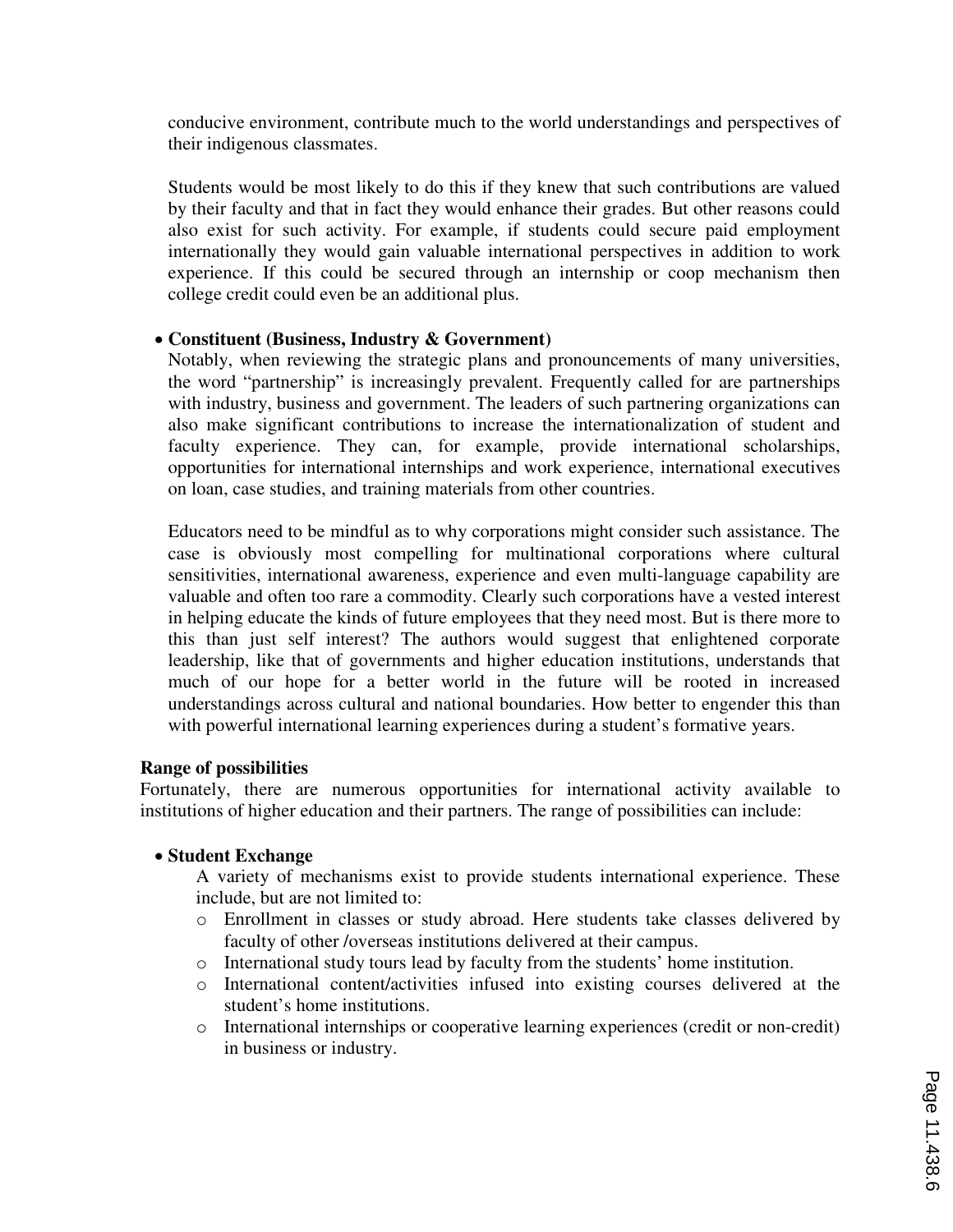- o Research project activity, undergraduate or graduate, conducted at an overseas institution and guided by a faculty member other than one from the student's home institution.
- o International work experience

### • **Faculty Exchange**

International experience and/or collaboration is not only desirable for students. Faculty can also benefit considerably from such activity. In fact, it is the authors' belief that effective international faculty experience and collaboration constitutes an essential precursor building block necessary before any widespread international student experience can occur.

Such faculty exchange can begin with as simple an experience as merely traveling and spending some time at the exchange institution, preferably while the counterpart faculty member is there as well. During this time some guest teaching may occur or it might just be restricted to observation and learning. The most important part of such experience is that sufficient time is provided to go beyond merely "popping in and sightseeing". Our experience suggests a two week minimum for such experiences. The exchange between Professors Matthew Stephens and Donal McHale provides insight into to impact of exchanges that involve reciprocal teaching of units of instructions in compatible classes.

But, faculty exchange can also be extended to even more powerful experiences such as semester long exchanges and sabbaticals. These could involve full instructional responsibility for a course and more. Alternatively specific project focused exchanges, e.g., accreditation or facility planning, can also be valuable.

#### • **Faculty Collaboration**

Faculty exchanges are not the only mechanism available to promote internationalization. Faculty collaboration is a descriptor that covers a wide range of such other possibilities. Some of these are readily apparent, such as research collaboration. Others, however, are not so obvious. For example, the increasing availability of powerful and affordable distance learning technology, including video-conferencing, makes faculty and student collaboration on course instruction a distinct possibility. Students at two institutions, even though separated by an ocean and numerous time zones, can realistically jointly enroll in and share learning activities in a single course. Team teaching, with faculty from internationally separated institutions is clearly feasible and has been demonstrated by the COT's and DIT's Prof. Dr. Mileta Tomovic and Prof. Michael Ring.

Beyond such collaborative instruction, however, there are other opportunities as well. For example:

- o Writing a collaborative grant/funding proposal
- o Joint research and/or development activity
- o Collaborative book authorship
- o Sponsorship/leadership of a collaborative student club/organization activity
- o Serving as external program/course examiner
- o Membership on collaborating program advisory committees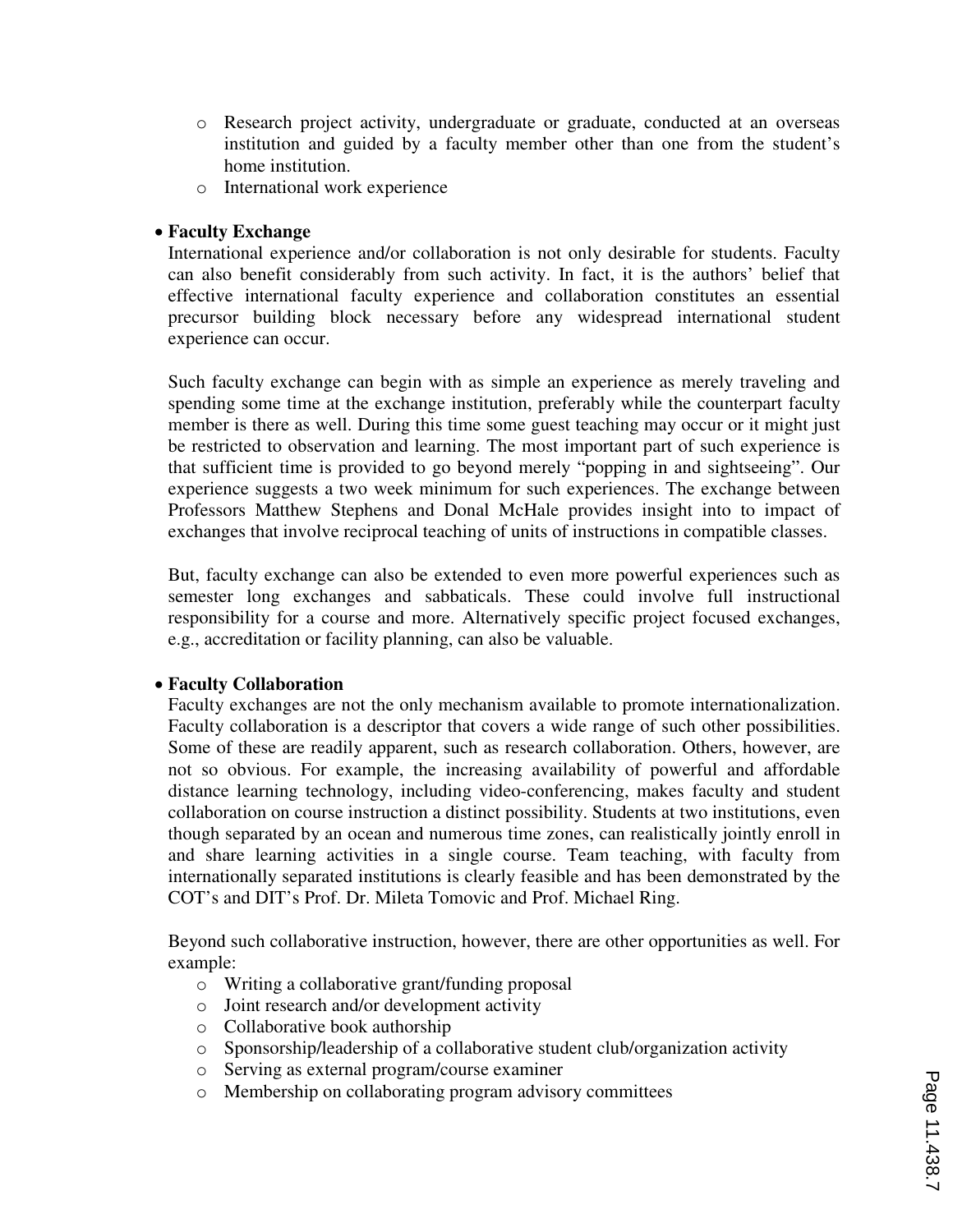#### **Case study-identified factors**

The authors have used the existing and evolving Dublin Institute of Technology -- Purdue University collaboration as a case study to identify factors that need to be considered in order for the establishment of successful, ongoing international collaborations.

#### • **Institutional calendar matching**

One of the critical issues that emerges when seriously pursuing international collaboration and/or exchanges is identification of windows of opportunity (time) that are created by the overlap of differing institutional calendars and duration of semester/academic years. Appendix 1 provides an example of such an analysis.

#### • **Course equivalency mapping**

Sooner or later, when trying to encourage students to enroll in one or more courses at an overseas institution, the issue of course equivalency arises. For many students it is not sufficient merely to earn credit overseas but they also wish that credit to be useable for meeting the requirements of the degree program they are pursuing at their home institution. This necessarily requires that the faculty of the home program have approved the international courses to be taken as equivalents of the home program's requirements, selectives or electives. Furthermore it is also important that such courses not be considered as transfer courses because many programs employ restrictions to the number of transfer courses allowed. Typically, to establish such equivalencies, the faculty governance mechanisms for curricula need to be consulted and approval secured from them.

#### • **Accreditation**

All programs at leading institutions incorporate some form of quality assurance. External examiners, for example, are typically used by Irish and British institutions and accreditation reviews, such as those conducted by ABET, are widely used by American institutions. In order for international student exchanges to become an integral part of a program it is essential that the requirements of such quality assurance mechanisms are considered and carefully documented.

#### • **Time-to-degree considerations**

All international exchange configurations need to be carefully examined to ascertain their potential impact on participating students' time-to-degree. In order to do this properly, not only must the actual time required for such experiences be taken into account but also the effect of such experience on course sequencing (prerequisite), scheduling, preregistration, and the like.

## • **Example procedures**

Beyond the preceding, planners for international collaboration need to give careful consideration to the promotion of such opportunities. How will students and faculty become aware of them and be encouraged to consider them? Have the student counselors/program advisors been made aware of the opportunities and have they been provided with the necessary information to answer the questions from potentially interested students?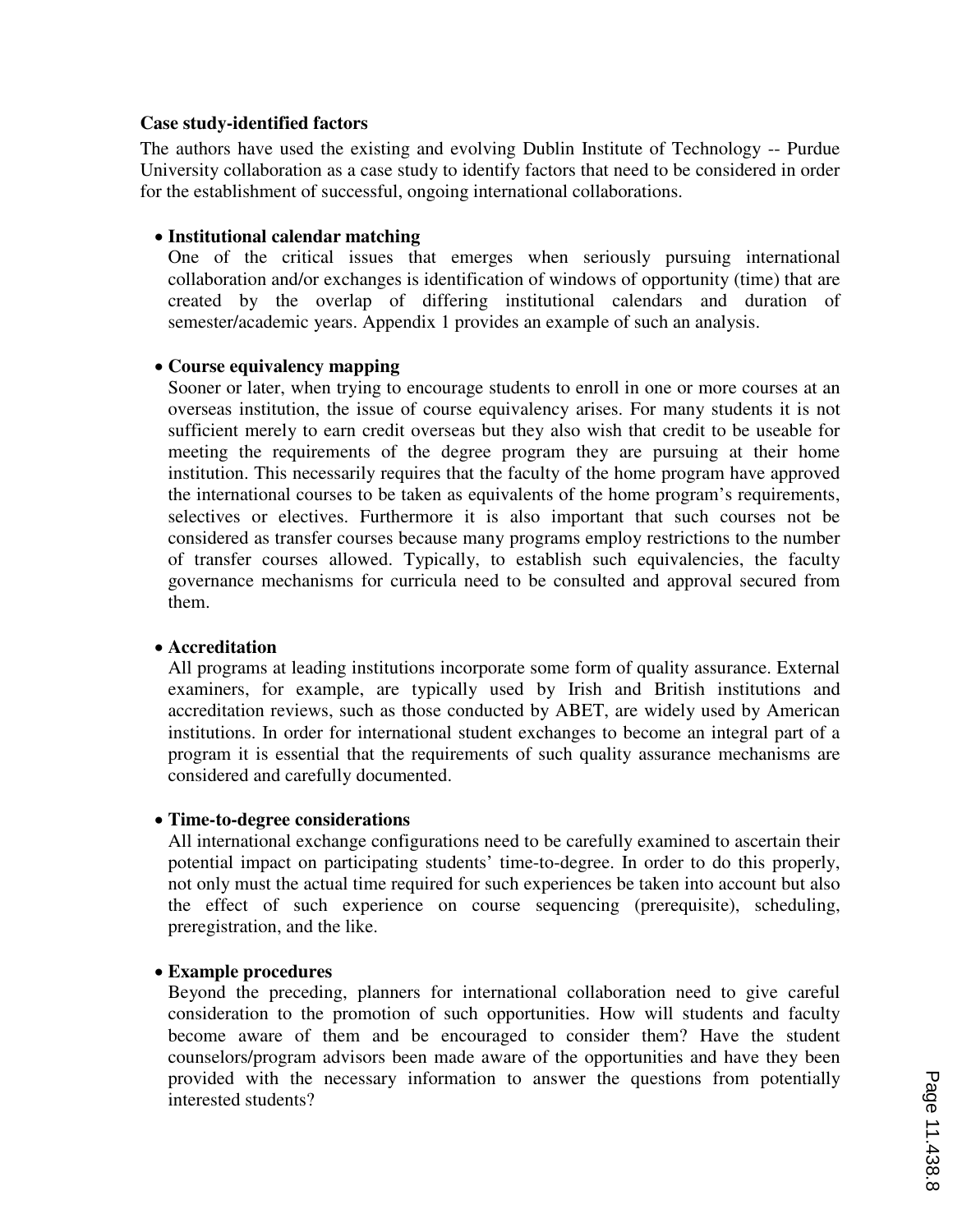Additionally, how will the selection of students be made when only limited numbers of such opportunities exist and there are more applicants than slots? Procedures have to be evolved for even things far outside the purview of the higher education institutions themselves, such as visa and immigration regulations.

Institutions also bear some responsibility for exercising due diligence for the safety of their students. Careful orientation procedures need to be in place to insure this is accomplished. Typically this is provided by a central international programs office at each institution.

#### **Key characteristics**

Reflection upon more than two years of experience in evolving the collaborative relationship between DIT and Purdue University's COT has identified several characteristics that the authors believe as being essential to success. Foremost among these is a long-term and serious perspective that systematically builds the linkage. Successful collaboration cannot be rushed – instead it is built upon in-depth understanding of the collaborator's situation, at and by each participating level. A three to five year planning time frame seems most appropriate for the initial phase. Commensurate investment of time and money is a concomitant necessity.

Given that a significant investment of time and effort is necessary for an extended period of time, it becomes clear that such a commitment of resources must be strategic. Otherwise, it will not be made. To the authors this means that the partner(s) must be carefully selected for a high level of "goodness of fit". Essentially, the authors' position is that success depends on establishing a few very effective, and in-depth/extensive collaborations as contrasted to pursuing numerous shallow, more casual and not well developed relationships. While the latter can be fun and interesting, typically they will not lead to extensive student and faculty exchanges – the ultimate performance metric.

Our experience was one which began with strong and consistent signals by institutional and unit leaders. Together with seed funding, this established a context that evidenced commitment by our leaders. Complementing the long term perspective referred to in the above paragraphs, was an approach that systematically enlarged the circle of people involved with the international collaborative. This collaboration was not a "perk" for administrators. Instead once the strategic selection of partner institutions was established, it was validated by both department heads and faculty. The plan is to continue the enlargement of such linkage until all departments of both institutions major unit have had the opportunity to explore the potential benefits.

Finally, as with so many effective programs and activities, the support systems need to be considered. Without adequate infrastructure, complicated interactions such as large-scale international collaborations simply cannot be nurtured and operated. This means that factors such as student housing, cost-subsidization, visas, insurance, health coverage, and more need to be addressed effectively. Memoranda of Agreement, such as the one presented in Appendix 2 need to be in place.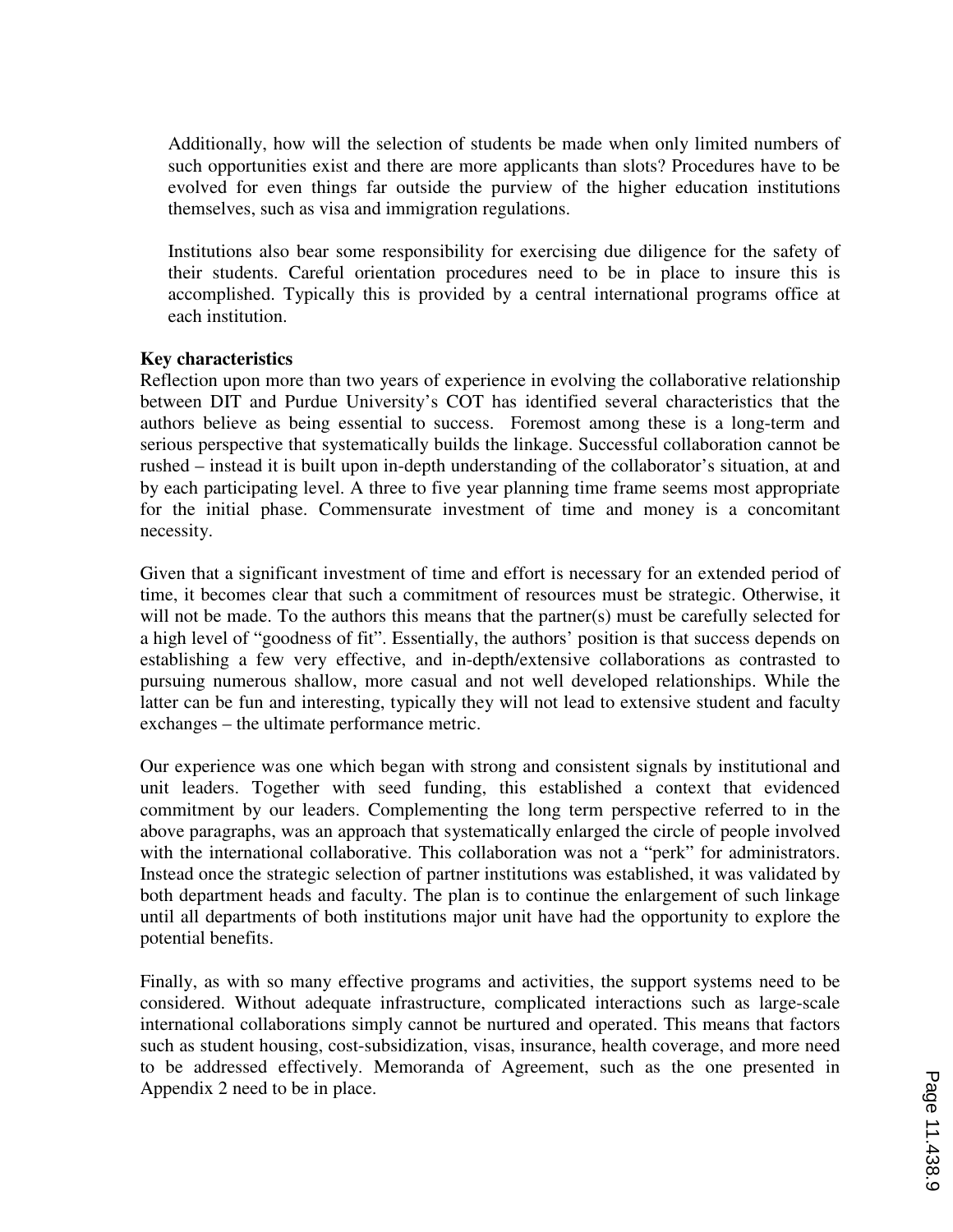## *References*

- 1. Ashwill, M.A. (2004, Spring). Developing intercultural competence for the masses. *International Educato*r. Vol. 13, Iss.2; pg. 16, 10 pgs.
- 2. Hunter, W.D. (2004, Spring). Got global competency? *International Educator*. Vol. 13, Iss. 2; pg. 6, 7 pgs.
- 3. Knight, J., & de Witt, H. (Eds.). (1999). *Quality and internationalization in higher education*. Paris. France: OECD Publications.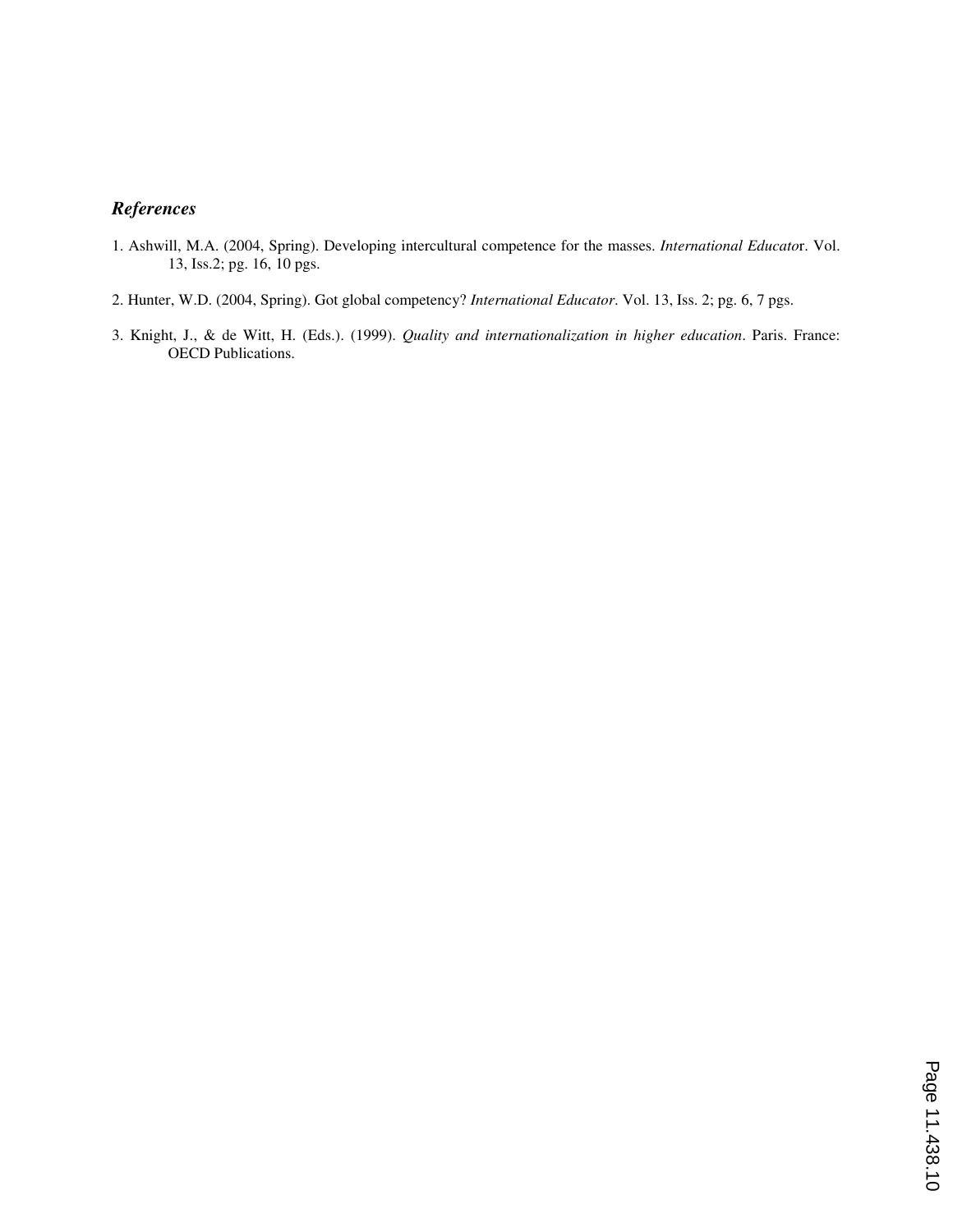# **Appendix 1: Comparative Institutional Calendars**

| Month     |                 | <b>Purdue University</b>                                              |                 | Dublin Institute of Technology           |
|-----------|-----------------|-----------------------------------------------------------------------|-----------------|------------------------------------------|
| August    |                 | First 10 days typically holiday<br>Week before classes start reserved |                 |                                          |
|           |                 | for orientation                                                       |                 |                                          |
|           |                 | Fall Semester Classes start circa                                     |                 |                                          |
|           |                 | 20th                                                                  |                 |                                          |
| September | <b>Semester</b> |                                                                       |                 | Sept 19 <sup>th</sup> classes begin      |
| October   | Fall            |                                                                       |                 |                                          |
| November  |                 |                                                                       | <b>Semester</b> |                                          |
| December  |                 |                                                                       |                 |                                          |
|           |                 | Fall Semester Classes end circa                                       |                 | Classes end circa December 15th          |
|           |                 | 18th                                                                  | Fall            |                                          |
| January   |                 | Spring Semester Classes start circa                                   |                 | January 9-16 Exam week                   |
|           |                 | 8th                                                                   |                 |                                          |
|           |                 |                                                                       |                 | January 30 Classes begin                 |
| February  | Semester        |                                                                       |                 |                                          |
| March     |                 |                                                                       |                 |                                          |
| April     | Spring          |                                                                       | Spring Semester | April 10-17 <sup>th</sup> Easter Holiday |
| May       |                 | Spring Semester Classes end circa                                     |                 | May 15 <sup>th</sup> exams begin         |
|           |                 | $7^{\rm th}$                                                          |                 | May 22 classes end                       |
|           |                 |                                                                       |                 |                                          |
|           |                 | Maymester classes start circa 14 <sup>th</sup>                        |                 |                                          |
|           |                 | Module 1                                                              |                 |                                          |
|           |                 |                                                                       |                 |                                          |
| June      |                 | Summer Semester Module 2                                              |                 |                                          |
| July      |                 | Summer Semester Module 3                                              |                 |                                          |

## **Purdue University – Dublin Institute of Technology Comparison of Academic Calendars**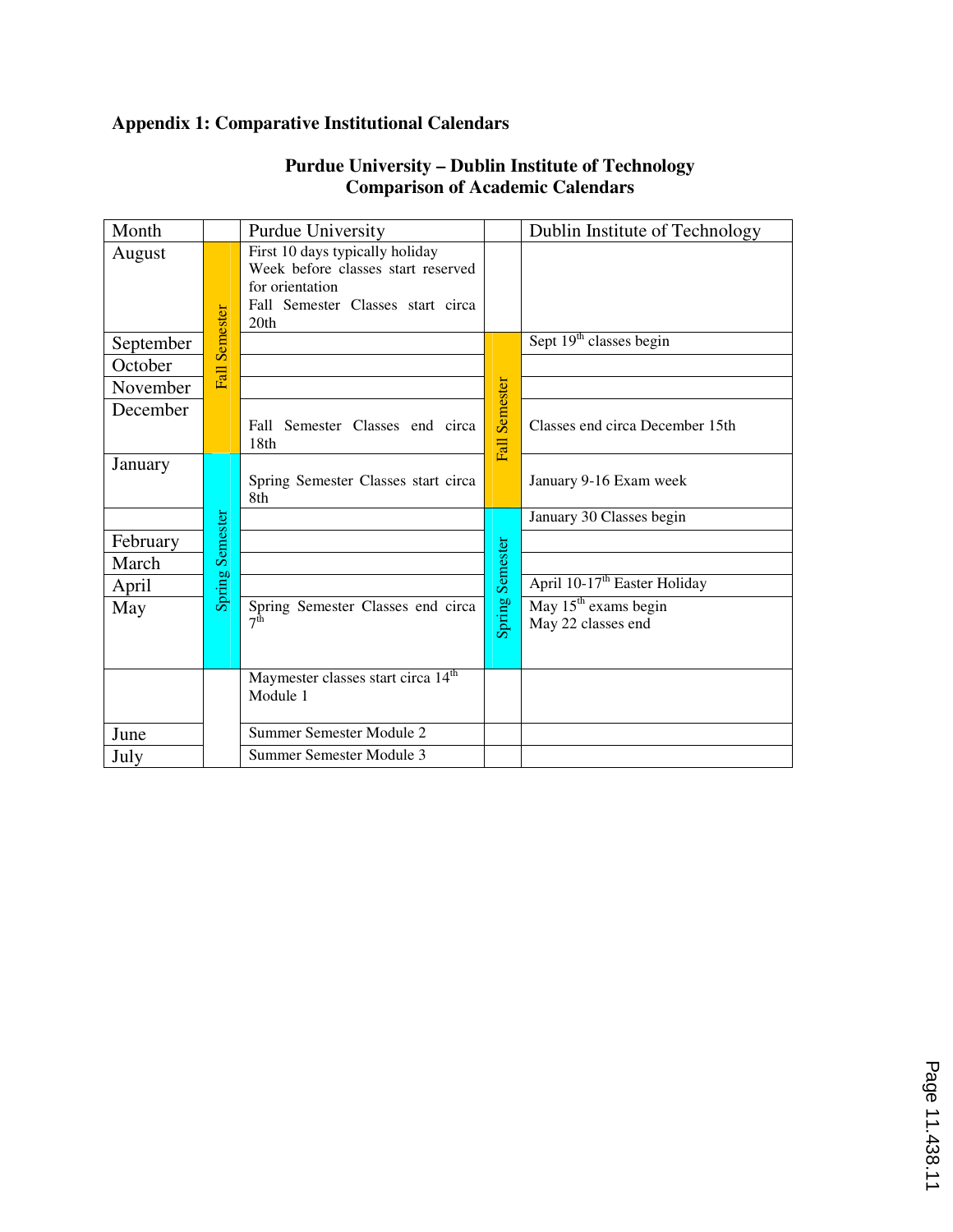### **Appendix 2: Sample Memorandum of Agreement**

## **MEMORANDUM OF UNDERSTANDING**

**THIS AGREEMENT**, entered into this \_\_\_\_\_\_ day of \_\_\_\_\_, 2004, by and between Purdue University, West Lafayette, Indiana, U.S.A. and

#### **WITNESSETH THAT:**

WHEREAS, Purdue University and \_\_\_\_\_\_\_\_\_\_\_\_\_\_\_\_\_\_\_\_\_\_\_\_\_\_ desire to promote the enrichment of their teaching and learning, research and discovery, and engagement missions; and

WHEREAS, Purdue University and \_\_\_\_\_\_\_\_\_\_\_\_\_\_\_\_\_\_\_\_\_\_\_\_\_ desire to strengthen and expand the mutual contacts between the two universities; and

**WHEREAS**, Purdue University and \_\_\_\_\_\_\_\_\_\_\_\_\_\_\_\_\_\_\_\_\_\_\_ desire to provide for an exchange of faculty and students and other collaboration between the two universities on the terms and conditions hereinafter set forth;

**NOW THEREFORE**, it is mutually agreed as follows:

**I. Scope of Agreement** - The Agreement, together with Faculty and Student Exchange Agreements, shall include, but not be limited to, the following types of collaboration:

- A. Short and Long-term Faculty Exchange
- B. Undergraduate and Graduate Student Exchange
- C. Collaborative Research and Discovery, Learning and Teaching, and Engagement
- D. Other mutually agreed educational programs

**II. Definitions** - As used herein the terms "host university" and "home university" shall have the following meanings:

A. Host University - the university accepting the exchanged faculty member or student.

B. Home University - the university providing the exchanged faculty member or student.

**III. Period of Agreement** - This Agreement shall be effective \_\_\_\_\_\_\_, 2004, and will remain in force for a period of five years. Prior to the expiration date, the agreement may be reviewed for possible renewal for a further five-year period. In addition, either university may terminate the agreement in advance of its normal expiration date by providing the other university with one year prior notice. In this case, personnel already participating in the exchange shall serve out their terms under the conditions specified at the time of their appointment.